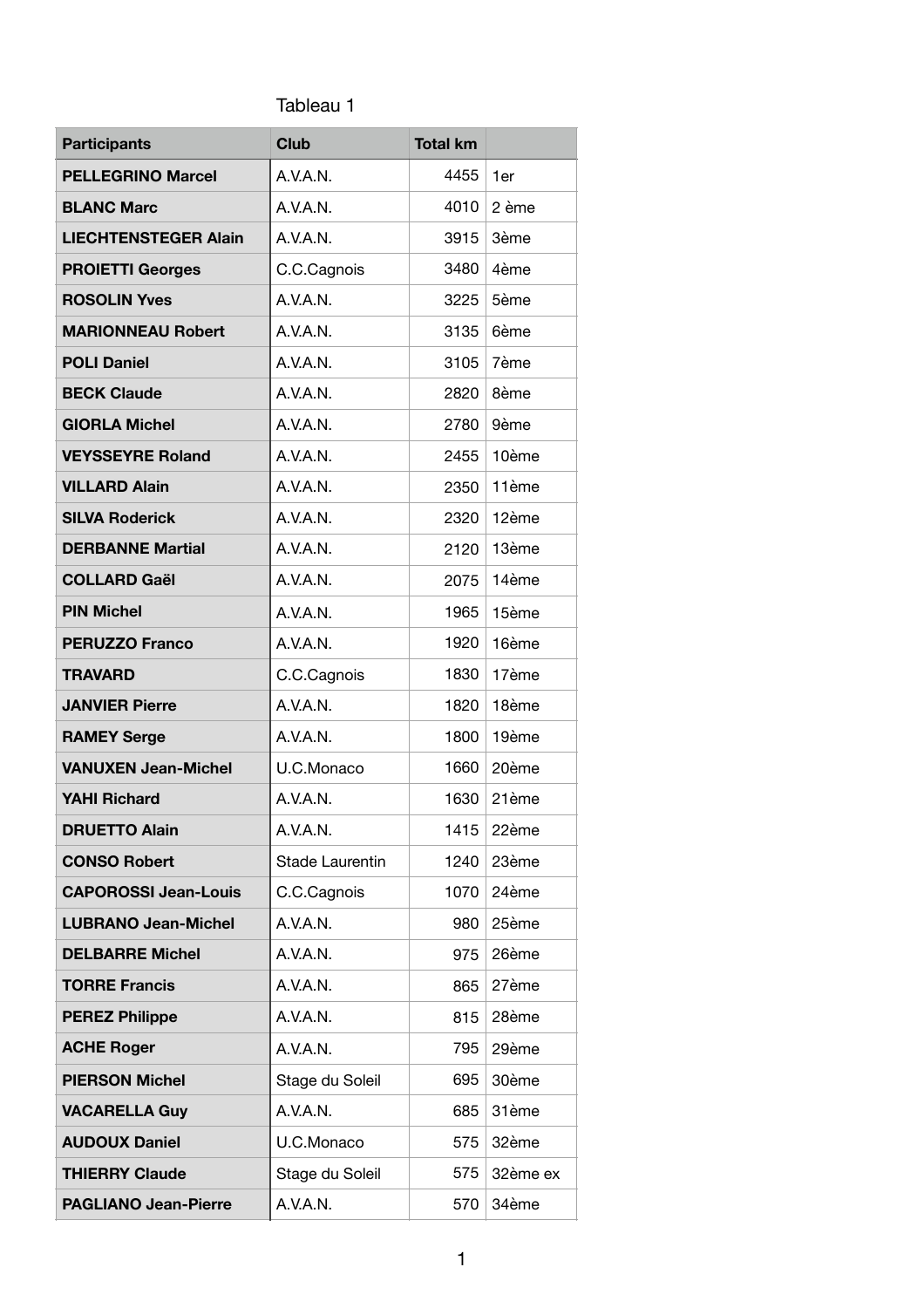| <b>Participants</b>         | <b>Club</b>          | <b>Total km</b> |          |
|-----------------------------|----------------------|-----------------|----------|
| <b>BOVAS Diidier</b>        | A.V.A.N.             | 565             | 35ème    |
| <b>LEULMI Michel</b>        | A.V.A.N.             | 530             | 36ème    |
| <b>MERLO Jean-Jacques</b>   | A.V.A.N.             | 530             | 36ème ex |
| <b>BARTOCCIONI Georges</b>  | A.V.A.N.             | 530             | 36ème ex |
| <b>WATRIN Philippe</b>      | A.V.A.N.             | 420             | 39ème    |
| <b>PIERSON Sylvie</b>       | Stage du Soleil      | 410             | 40ème    |
| <b>SUSTRA Gilles</b>        | A.V.A.N.             | 375             | 41ème    |
| <b>JACQUES Christian</b>    | A.V.A.N.             | 370             | 42ème    |
| <b>MEARELLI Gérard</b>      | A.V.A.N.             | 340             | 43ème    |
| <b>BAUDIZZONE Christian</b> | A.V.A.N.             | 340             | 43ème ex |
| <b>PRIEUR Christian</b>     | C.C.Cagnois          | 295             | 45ème    |
| <b>CECCONI Joël</b>         | C.C.Cagnois          | 295             | 45ème ex |
| <b>EPLE Jean-Claude</b>     | Stage du Soleil      | 290             | 47ème    |
| <b>BALBUENA Luiz</b>        | Stade Laurentin      | 285             | 48ème    |
| <b>BOUGON Jean-Claude</b>   | A.V.A.N.             | 250             | 49ème    |
| <b>LAYAT Bernard</b>        | A.V.A.N.             | 250             | 49ème ex |
| <b>TORRE Gyslaine</b>       | A.V.A.N.             | 250             | 49ème ex |
| <b>VITALI Roger</b>         | A.V.A.N.             | 250             | 49ème ex |
| <b>NOBLE Pierre</b>         | A.V.A.N.             | 250             | 49ème ex |
| <b>PONCET Henri</b>         | <b>LA TALAUDIERE</b> | 210             | 54ème    |
| <b>BEY Serge</b>            | A.V.A.N.             | 165             | 55ème    |
| <b>BARTELOUP Alain</b>      | Teyran Bike 34       | 150             | 56ème    |
| <b>MILLET</b>               | Stage du Soleil      | 145             | 57ème    |
| <b>PIRAS André</b>          | Stade Laurentin      | 135             | 58ème    |
| <b>RIZZARDO Gilbert</b>     | Stade Laurentin      | 135             | 58ème ex |
| <b>SGARAVAZZI Marcel</b>    | A.V.A.N.             | 135             | 58ème ex |
| <b>ROMBEAUT Hans</b>        | C.C.Beaulieu         | 135             | 58ème ex |
| <b>SANTAMARIA Richard</b>   | A.V.A.N.             | 130             | 62ème    |
| <b>BATTU Serge</b>          | A.V.A.N.             | 115             | 63ème    |
|                             |                      | 0               |          |
|                             |                      | 0               |          |
|                             |                      | 74405           |          |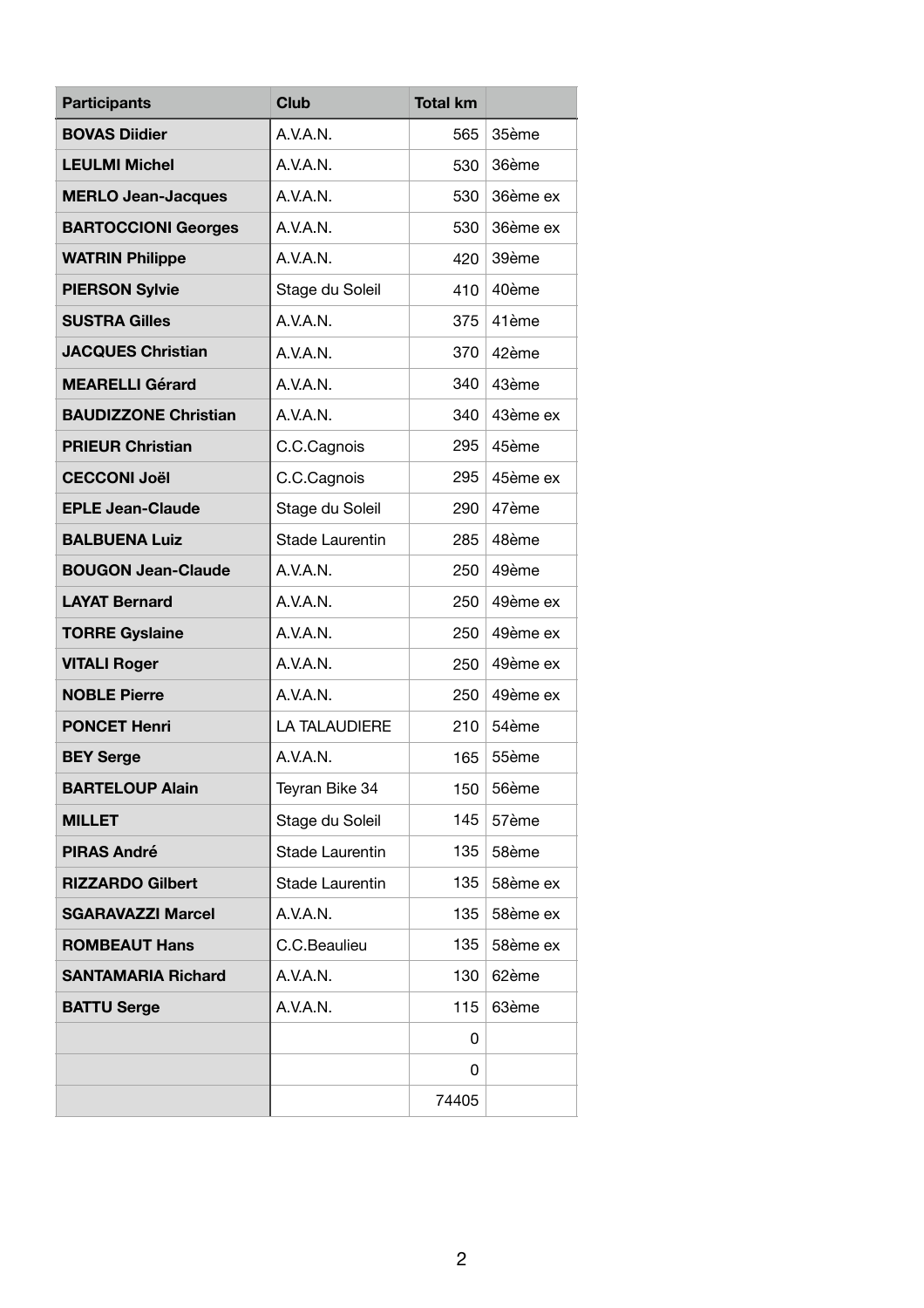## Championnat UFOLEP MARDI 2018-2019 Groupe B

| <b>Classement</b> | <b>Nom</b>                  | <b>Club</b>        | <b>Nb sorties</b> | Distance parcourue (km) |  |
|-------------------|-----------------------------|--------------------|-------------------|-------------------------|--|
| $\mathbf{1}$      | <b>Jean-Claude BOUGON</b>   | <b>A.V.A.N.</b>    | 24                | 2969                    |  |
| $\overline{2}$    | <b>Roger ACHE</b>           | <b>A.V.A.N.</b>    | 21                | 2574                    |  |
| 3                 | <b>Yann TROCH</b>           | <b>A.V.A.N.</b>    | 21                | 2568                    |  |
| 4                 | Pierre NOBLE                | A.V.A.N.           | 21                | 2546                    |  |
| 5                 | Jean-Jacques MERLO          | A.V.A.N.           | 19                | 2332                    |  |
| 6                 | Philippe PEREZ              | A.V.A.N.           | 19                | 2294                    |  |
| $\overline{7}$    | Daniel CAMPOLO              | A.V.A.N.           | 19                | 2293                    |  |
| 8                 | Jean-Pierre VALON           | A.V.A.N.           | 16                | 1958                    |  |
| 9                 | Michel GONTARD              | A.V.A.N.           | 16                | 1949                    |  |
| 10                | <b>Bernard LAYAT</b>        | A.V.A.N.           | 15                | 1807                    |  |
| 11                | Jacques FERNANDEZ           | A.V.A.N.           | 12                | 1471                    |  |
| 12                | Michel LEULMI               | A.V.A.N.           | 11                | 1392                    |  |
| 13                | Jean-Michel LUBRANO         | A.V.A.N.           | 10                | 1270                    |  |
| 14                | Marcel SGARAVIZZI           | A.V.A.N.           | 10                | 1232                    |  |
| 15                | Richard SANTAMARIA          | A.V.A.N.           | 10                | 1231                    |  |
| 16                | Claude MORLET               | A.V.A.N.           | 9                 | 1131                    |  |
| 17                | Serge BEY                   | A.V.A.N.           | 9                 | 1127                    |  |
| 18                | Philippe MIROULT            | A.V.A.N.           | 9                 | 1126                    |  |
| 19                | Roger VITALI                | A.V.A.N.           | 9                 | 1093                    |  |
| 20                | Christian JACQUES           | A.V.A.N.           | 9                 | 1062                    |  |
| 21                | Jacques LAURENTE            | A.V.A.N.           | 8                 | 998                     |  |
| 22                | Serge AUDINOT               | A.V.A.N.           | 8                 | 993                     |  |
| 23                | Christian CARAMELLO         | A.V.A.N.           | 8                 | 988                     |  |
| 24                | Jean-Michel VALENZA         | A.V.A.N.           | 8                 | 970                     |  |
| 25                | Alain FIGHIERA              | A.V.A.N.           | $\overline{7}$    | 833                     |  |
| 26                | <b>Georges BARTOCCIONI</b>  | A.V.A.N.           | $\overline{7}$    | 821                     |  |
| 27                | Didier BOVAS                | A.V.A.N.           | 6                 | 788                     |  |
| 28                | Alain DRUETTO               | A.V.A.N.           | 6                 | 741                     |  |
| 29                | Serge RAMEY                 | A.V.A.N.           | 6                 | 730                     |  |
| 30                | <b>BALBUENA</b>             |                    | 5                 | 651                     |  |
| 31                | <b>Marie-France CASTEIX</b> | <b>C.C. CAGNES</b> | 5                 | 617                     |  |
| 32                | Jean-Pierre ROUDEIX         | A.V.A.N.           | 5                 | 605                     |  |
| 33                | André PIRAS                 | <b>ST LAURENT</b>  | 4                 | 531                     |  |
| 34                | Gilbert GRIZZARDO           | <b>ST LAURENT</b>  | 4                 | 521                     |  |
| 35                | Michel PIN                  | A.V.A.N.           | 4                 | 519                     |  |
| 36                | Gérard MILOTTI              | <b>ST LAURENT</b>  | 4                 | 514                     |  |
| 37                | Christian AUTRAN            | A.V.A.N.           | 4                 | 511                     |  |
| 38                | Daniel BETTI                | A.V.A.N.           | 4                 | 496                     |  |
| 39                | Robert CONSO                |                    | 4                 | 485                     |  |
| 40                | Jean-Paul MARABUTO          | A.V.A.N.           | 4                 | 470                     |  |
| 41                | Gérard STOERKEL             | A.V.A.N.           | 3                 | 375                     |  |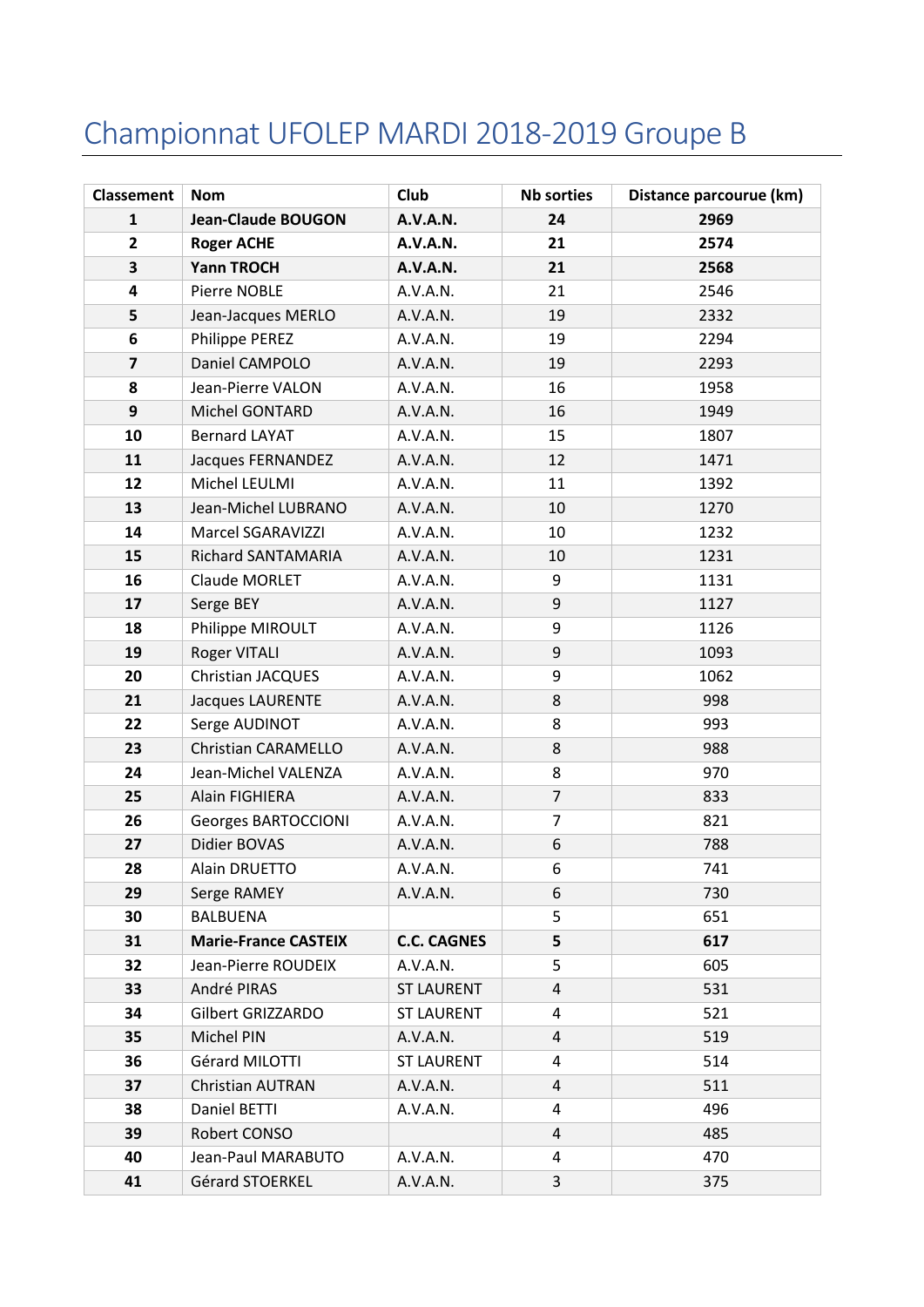| <b>Classement</b> | <b>Nom</b>                 | <b>Club</b>        | <b>Nb sorties</b> | Distance parcourue (km) |
|-------------------|----------------------------|--------------------|-------------------|-------------------------|
| 42                | Ange-Francis TORRE         | A.V.A.N.           | 3                 | 369                     |
| 43                | Jean-Pierre FRANCO         | A.V.A.N.           | 3                 | 357                     |
| 44                | Lothar LEDERER             | A.V.A.N.           | $\overline{2}$    | 267                     |
| 45                | Patrice PASINI             | A.V.A.N.           | $\overline{2}$    | 255                     |
| 46                | Jean-Louis CAPOROSSI       |                    | $\overline{2}$    | 248                     |
| 47                | <b>Ghislaine TORRE</b>     | A.V.A.N.           | $\overline{2}$    | 244                     |
| 48                | <b>Benoit JOUFFRAY</b>     | <b>C.C. CAGNES</b> | $\overline{2}$    | 237                     |
| 49                | <b>Gilles SUSTRA</b>       | A.V.A.N.           | $\overline{2}$    | 232                     |
| 50                | Jacques MARABUTO           | A.V.A.N.           | $\overline{2}$    | 215                     |
| 51                | Erwan LECALVEZ             | A.V.A.N.           | $\mathbf{1}$      | 135                     |
| 51                | Henri OUSTRIC              | C.C. CAGNES        | $\mathbf{1}$      | 135                     |
| 53                | Claude BECK                | A.V.A.N.           | $\mathbf{1}$      | 132                     |
| 53                | <b>ROMBEAUT</b>            | <b>BEAULIEU</b>    | $\mathbf{1}$      | 132                     |
| 55                | <b>Guy VACCARELLA</b>      | A.V.A.N.           | $\mathbf{1}$      | 130                     |
| 55                | Philippe WATRIN            | A.V.A.N.           | $\mathbf{1}$      | 130                     |
| 55                | <b>Armand SAVAL</b>        |                    | $\mathbf{1}$      | 130                     |
| 55                | Daniel CAILLAUX            |                    | $\mathbf{1}$      | 130                     |
| 59                | <b>Christine CARADOSSI</b> | A.V.A.N.           | $\mathbf{1}$      | 125                     |
| 59                | Daniel POLI                | A.V.A.N.           | $\mathbf{1}$      | 125                     |
| 59                | <b>Yves ROSOLIN</b>        | A.V.A.N.           | $\mathbf{1}$      | 125                     |
| 62                | <b>Martial DERBANNE</b>    | A.V.A.N.           | $\mathbf{1}$      | 120                     |
| 63                | Jacques CORALLO            | A.V.A.N.           | $\mathbf{1}$      | 110                     |
| 63                | Louis LAURENTE             | A.V.A.N.           | $\mathbf{1}$      | 110                     |
| 65                | Michel GIORLA              | A.V.A.N.           | $\mathbf 1$       | 90                      |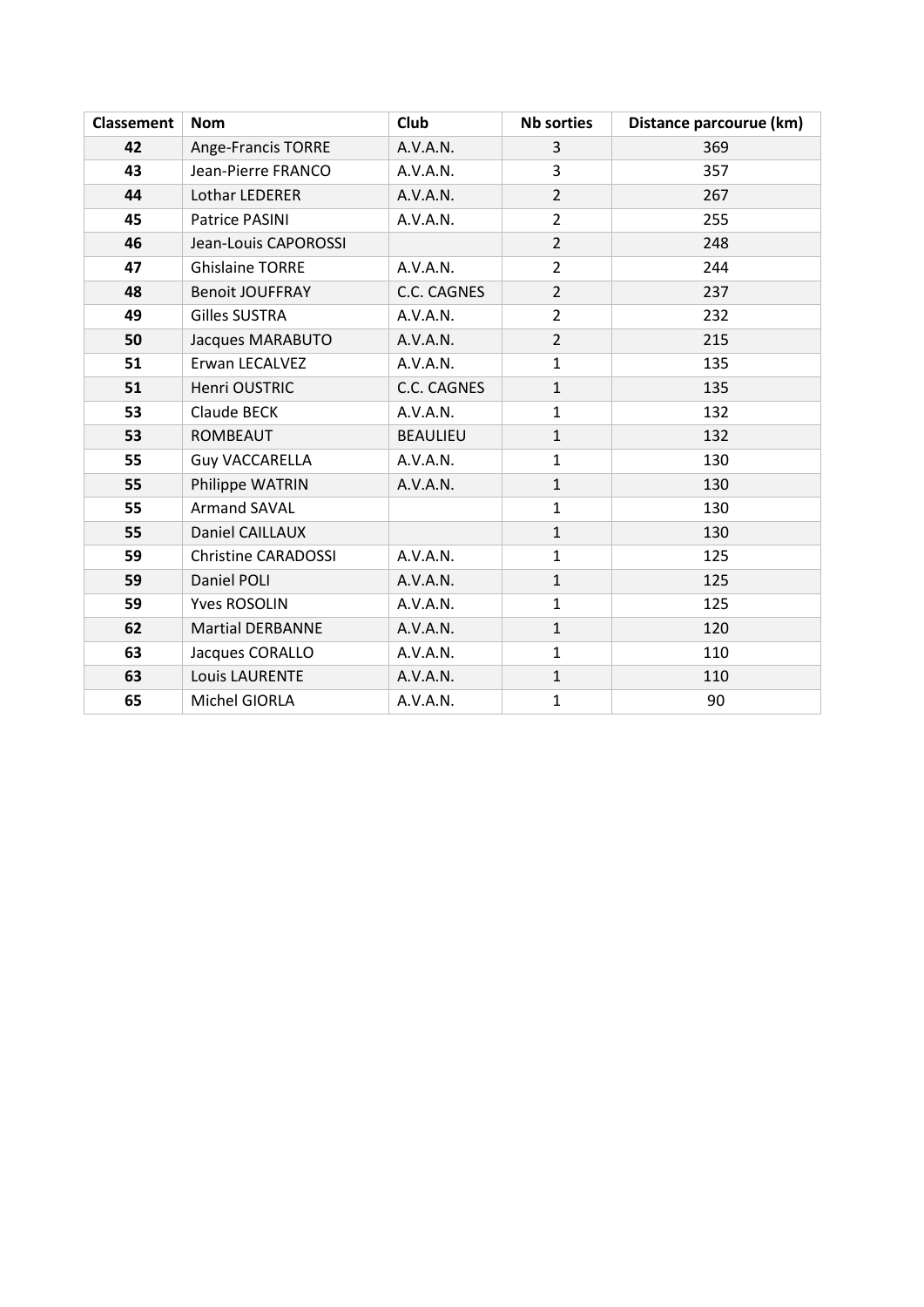## Classement scratch du championnat UFOLEP du Mardi – Saison 2018/2019

| <b>RANG</b>             | <b>NOM</b>                 | <b>CLUB</b>     | A           | B    | $A + B$ |
|-------------------------|----------------------------|-----------------|-------------|------|---------|
| 1                       | Marcel PELLEGRINO          | A.V.A.N.        | 4455        | 0    | 4455    |
| $\overline{2}$          | Marc BLANC                 | A.V.A.N.        | 4010        | 0    | 4010    |
| 3                       | Alain LIECHTENSTEGER       | A.V.A.N.        | 3915        | 0    | 3915    |
| $\overline{\mathbf{4}}$ | Georges PROIETTI           | C.C.Cagnois     | 3480        | 0    | 3480    |
| 5                       | Roger ACHE                 | A.V.A.N.        | 795         | 2574 | 3369    |
| 6                       | <b>Yves ROSOLIN</b>        | A.V.A.N.        | 3225        | 125  | 3350    |
| $\overline{7}$          | Daniel POLI                | A.V.A.N.        | 3105        | 125  | 3230    |
| 8                       | Jean-Claude BOUGON         | A.V.A.N.        | 250         | 2969 | 3219    |
| 9                       | Robert MARIONNEAU          | A.V.A.N.        | 3135        | 0    | 3135    |
| 10                      | Philippe PEREZ             | A.V.A.N.        | 815         | 2294 | 3109    |
| 11                      | Claude BECK                | A.V.A.N.        | 2820        | 132  | 2952    |
| 12                      | Michel GIORLA              | A.V.A.N.        | 2780        | 90   | 2870    |
| 13                      | Jean-Jacques MERLO         | A.V.A.N.        | 530         | 2332 | 2862    |
| 14                      | Pierre NOBLE               | A.V.A.N.        | 250         | 2546 | 2796    |
| 15                      | Yann TROCH                 | A.V.A.N.        | $\mathbf 0$ | 2568 | 2568    |
| 16                      | Serge RAMEY                | A.V.A.N.        | 1800        | 730  | 2530    |
| 17                      | Michel PIN                 | A.V.A.N.        | 1965        | 519  | 2484    |
| 18                      | <b>Roland VEYSSEYRE</b>    | A.V.A.N.        | 2455        | 0    | 2455    |
| 19                      | Alain VILLARD              | A.V.A.N.        | 2350        | 0    | 2350    |
| 20                      | Georges SILVA              | A.V.A.N.        | 2320        | 0    | 2320    |
| 21                      | Daniel CAMPOLO             | A.V.A.N.        | $\mathbf 0$ | 2293 | 2293    |
| 22                      | Jean-Michel LUBRANO        | A.V.A.N.        | 980         | 1270 | 2250    |
| 23                      | <b>Martial DERBANNE</b>    | A.V.A.N.        | 2120        | 120  | 2240    |
| 24                      | Alain DRUETTO              | A.V.A.N.        | 1415        | 741  | 2156    |
| 25                      | Gaël COLLARD               | A.V.A.N.        | 2075        | 0    | 2075    |
| 26                      | <b>Bernard LAYAT</b>       | A.V.A.N.        | 250         | 1807 | 2057    |
| 27                      | Jean-Pierre VALON          | A.V.A.N.        | 0           | 1958 | 1958    |
| 28                      | Michel GONTARD             | A.V.A.N.        | 0           | 1949 | 1949    |
| 29                      | Michel LEULMI              | A.V.A.N.        | 530         | 1392 | 1922    |
| 30                      | Franco PERUZZO             | A.V.A.N.        | 1920        | 0    | 1920    |
| 31                      | <b>TRAVARD</b>             | C.C.Cagnois     | 1830        | 0    | 1830    |
| 32                      | Pierre JANVIER             | A.V.A.N.        | 1820        | 0    | 1820    |
| 33                      | Robert CONSO               | Stade Laurentin | 1240        | 485  | 1725    |
| 34                      | Jean-Michel VANUXEN        | U.C.Monaco      | 1660        | 0    | 1660    |
| 35                      | <b>Richard YAHI</b>        | A.V.A.N.        | 1630        | 0    | 1630    |
| 36                      | Jacques FERNANDEZ          | A.V.A.N.        | 0           | 1471 | 1471    |
| 37                      | <b>Christian JACQUES</b>   | A.V.A.N.        | 370         | 1062 | 1432    |
| 38                      | Marcel SGARAVIZZI          | A.V.A.N.        | 135         | 1232 | 1367    |
| 39                      | Richard SANTAMARIA         | A.V.A.N.        | 130         | 1231 | 1361    |
| 40                      | Didier BOVAS               | A.V.A.N.        | 565         | 788  | 1353    |
| 41                      | <b>Georges BARTOCCIONI</b> | A.V.A.N.        | 530         | 821  | 1351    |
| 42                      | Roger VITALI               | A.V.A.N.        | 250         | 1093 | 1343    |
| 43                      | Jean-Louis CAPOROSSI       | C.C.Cagnois     | 1070        | 248  | 1318    |
| 44                      | Serge BEY                  | A.V.A.N.        | 150         | 1127 | 1277    |
| 45                      | Ange-Francis TORRE         | A.V.A.N.        | 865         | 369  | 1234    |
| 46                      | Claude MORLET              | A.V.A.N.        | 0           | 1131 | 1131    |